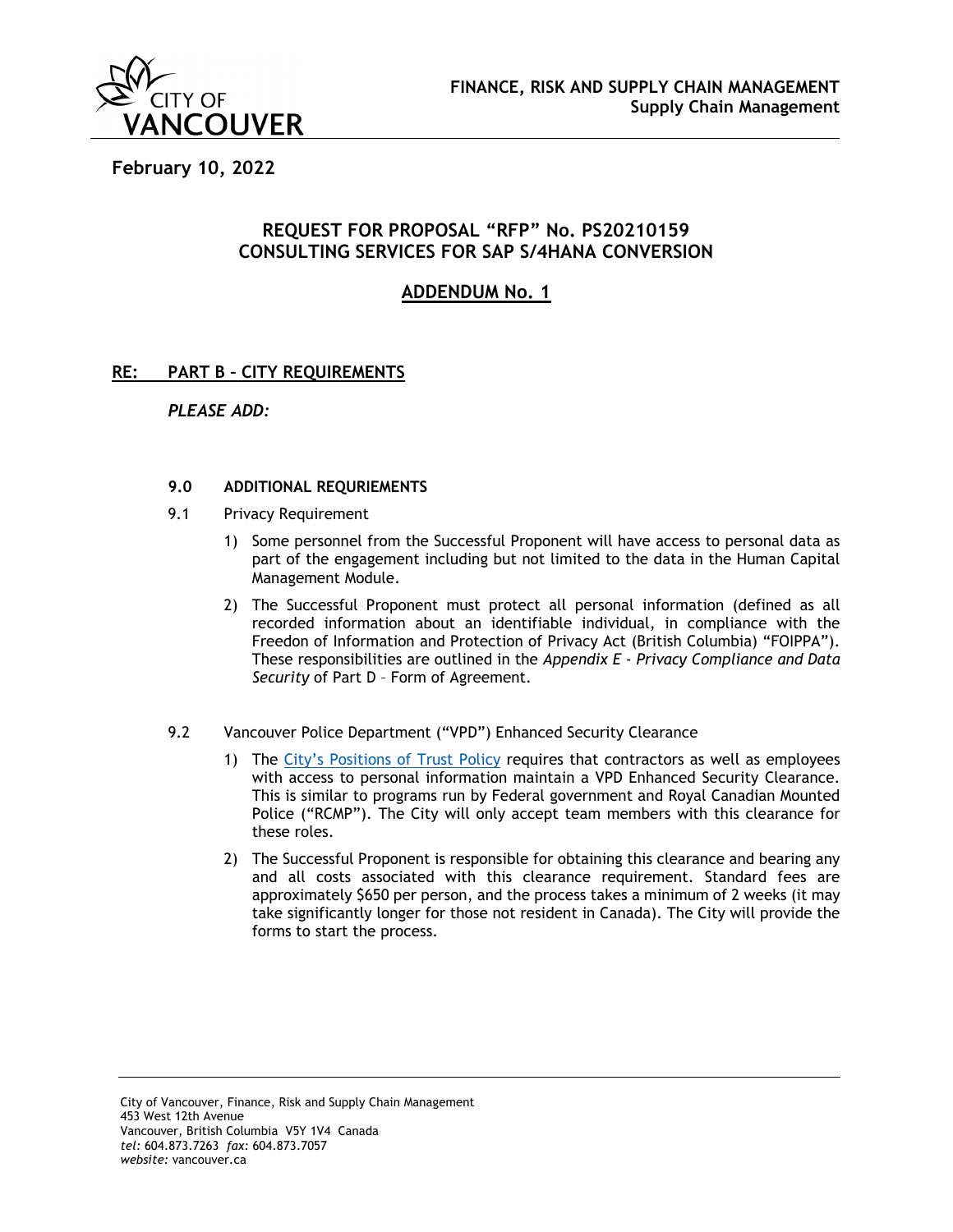# **RE: PART C – FORM OF PROPOSAL, APPENDIX 2 – QUESTIONNAIRE, SECTION 4.0 SCOPE & REQUIREMENTS**

### *PLEASE ADD:*

| Reference | Requirement                                                                                                                                                     |
|-----------|-----------------------------------------------------------------------------------------------------------------------------------------------------------------|
| 4.10      | Confirm whether your organization, if awarded, is able to meet the City's<br>requirements stated in RFP Part B Section 9.1 - Privacy Requirement.               |
|           | Please identify areas of concern (if any).                                                                                                                      |
| Response  |                                                                                                                                                                 |
| 4.11      | Confirm whether your organization is able to to meet the City's requirements<br>stated in RFP Part B Section 9.2 - VPD Enhanced Security Clearance. (Yes or No) |
|           | If yes, provide details about:-                                                                                                                                 |
|           | Which team members will need this clearance?                                                                                                                    |
|           | Will any of these staff be working physically outside of Canada? If yes, please<br>$\bullet$<br>state where they will be working?                               |
| Response  |                                                                                                                                                                 |
| 4.12      | When evaluating, the City will consider risk factors e.g. cyber security,<br>knowledge transfer, communication.                                                 |
|           | Provide details about team members working outside of Canada, including                                                                                         |
|           | Where will they be located?<br>$\bullet$                                                                                                                        |
|           | What special skills do they provide and what will they be working on?                                                                                           |
|           | How risks associated with the location will be mitigaged?                                                                                                       |
| Response  |                                                                                                                                                                 |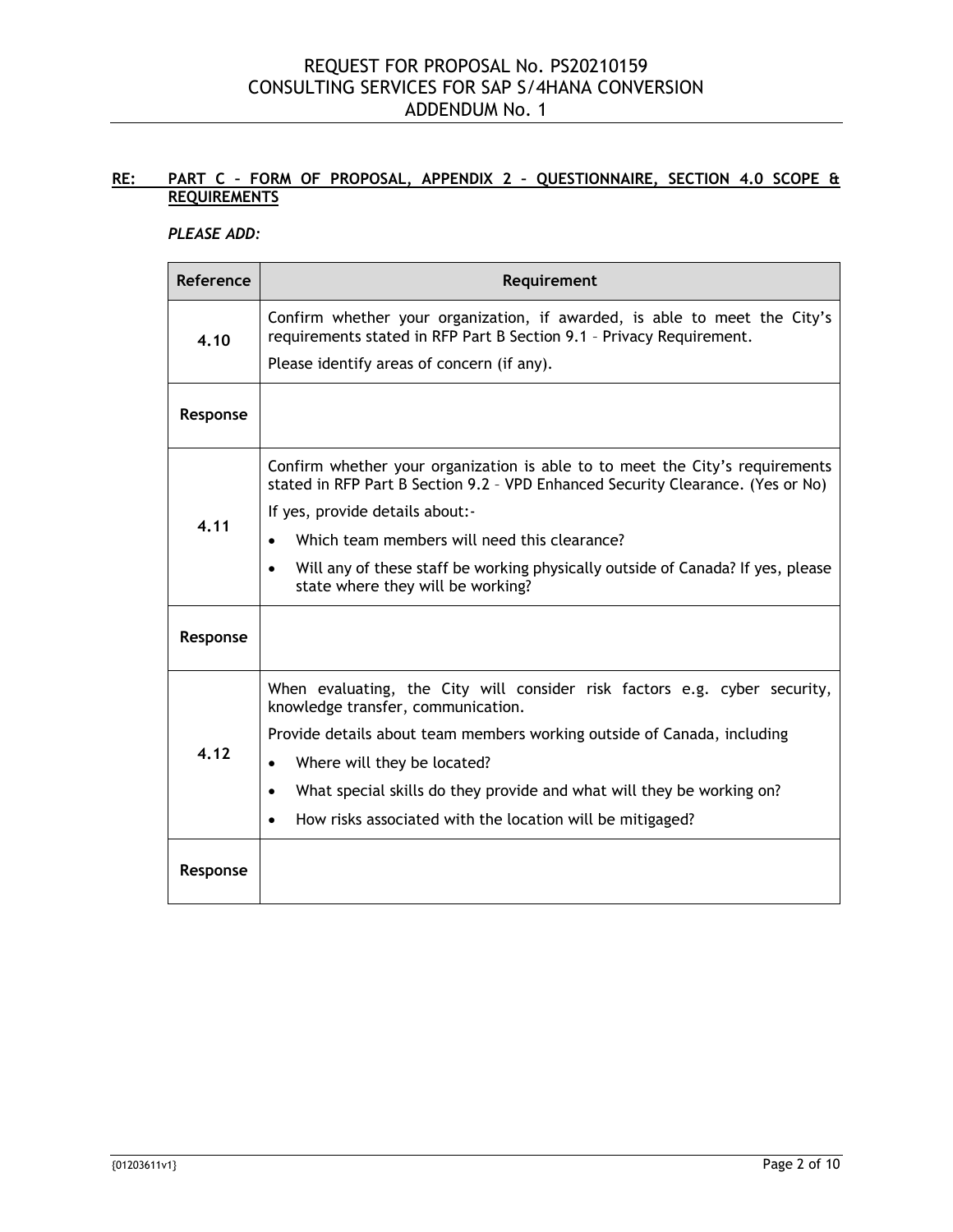## **RE: PART D – FORM OF AGREEMENT**

### *PLEASE ADD:*

## **APPENDIX E - PRIVACY COMPLIANCE AND DATA SECURITY**

Certain terms used in this document will have the meanings given below or in the Agreement. Vendor shall comply with the following terms and conditions relating to data security and compliance with applicable privacy legislation in respect of any personal information (as defined in section 1.1 below) acquired or accessed by Vendor in connection with the Agreement.

#### **1.0 GENERAL**

- 1.1 The following terms used in this document will have the following meanings:
	- (a) **"FOIPPA"** means the Freedom *of Information and Protection of Privacy Act* (British Columbia) as it may be amended or superseded from time to time;
	- (b) "**personal information**" has the meaning given in FOIPPA, PIPA or PIPEDA as applicable;
	- (c) **"PIPA"** means the *Personal* Information *Protection Act* (British Columbia) as it may be amended or superseded from time to time;
	- (d) **"PIPEDA"** means the Personal *Information Protection and Electronic Documents Act* (Canada) as it may be amended or superseded from time to time; and
	- (e) "**Transmitted Data**" means all data or information acquired, accessed or sent by the Vendor as a result of this Agreement, including all data or information acquired, accessed or sent by or through any software used by the Vendor to perform services under this Agreement, which data may include, without limitation, personal information and City proprietary or confidential information.
- 1.2 The Vendor shall not assign any of its rights or obligations under this document to a third party without the prior written consent of the City. If the City consents to the Vendor assigning certain of its rights or obligations to a third party, in addition to any other conditions the City may require, the Vendor shall ensure, and shall cause, its assignee to comply with the privacy and data security obligations set out in this document. Alternatively, in respect of complying with data security obligations hereunder, if the City consents to the Vendor using a third party to store the Transmitted Data (e.g. if the Vendor elects to use Infrastructure as a Service (Iaas) or Platform as a Service (Paas)), evidence satisfactory to the City that such third party is able to substantially comply with similar or a higher standard of data security than as set out in this document (e.g. ISO27001 SOC 2 Type II) shall be provided by the Vendor to the City.

#### **2.0 PRIVACY AND DATA SECURITY**

2.1 **Acknowledgment:** Vendor acknowledges that under this Agreement, it will acquire or have access to personal information. Vendor further acknowledges that both the City and Vendor have obligations under FOIPPA to protect such information and that any unauthorized collection, disclosure, use or storage of such information could result in irreparable and significant harm to the City.

#### 2.2 **Privacy Legislation and Obligations**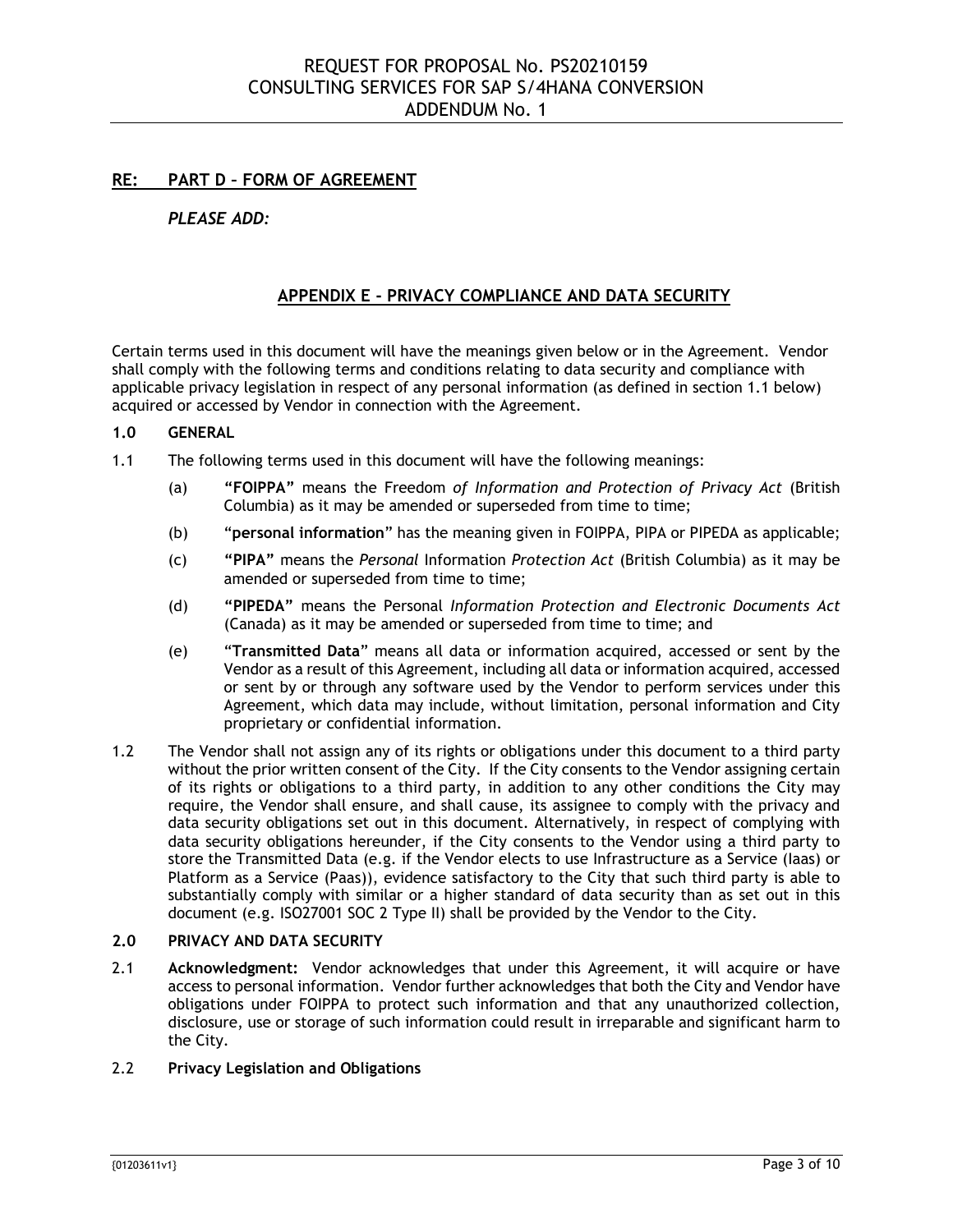## REQUEST FOR PROPOSAL No. PS20210159 CONSULTING SERVICES FOR SAP S/4HANA CONVERSION ADDENDUM No. 1

- (a) the City is subject to the provisions of FOIPPA which imposes significant obligations on the City and its contractors (including Vendor) to protect all personal information acquired, accessed or sent as a result of this Agreement. Vendor confirms and acknowledges its obligations to comply with the provisions of FOIPPA. Vendor further confirms and acknowledges its obligations to comply with all other Applicable Laws relating to privacy and personal information including PIPA and PIPEDA in relation to any personal information (as defined in such statutes) to which Vendor has access under this Agreement.
- (b) Vendor has implemented appropriate or will implement appropriate policies and security measures to comply with all Applicable Laws relating to privacy and personal information including FOIPPA, PIPA and PIPEDA, as well as to comply with the terms of this Agreement.
- (c) Vendor agrees that all personal information and Transmitted Data to which Vendor has access under this Agreement is "under the control" of the City for the purposes of FOIPPA. The City is only transferring physical custody of such information to Vendor, not control of that information, and the authority over the collection, use, disclosure, access, retention, destruction and integrity of all such information remains with the City. At any time during the term of the Agreement, the City may exercise the foregoing control over any such information by notice in writing to Vendor and Vendor shall comply with the instructions in the City's notice.
- (d) Vendor agrees to collect, acquire, or hold only the minimum amount of personal information and Transmitted Data required to perform its duties under this Agreement. Unless otherwise authorized by FOIPPA or other Applicable Law and approved by the City, Vendor must collect personal information directly from the individual to whom the information pertains.
- (e) At or prior to the time of collection, Vendor must inform any person from whom it collects personal information:
	- 2.2.e.1 The purpose for collecting it;
	- 2.2.e.2 The legal authority for collecting it;
	- 2.2.e.3 The title, business address and business telephone number of a person who can answer the individual's questions about the collection.
- (f) If an access to information request is made to Vendor under Applicable Laws relating to personal information or Transmitted Data to which Vendor has access under this agreement, Vendor shall (i) immediately, and in any event before responding to such information request, notify the City in writing of such request, and (ii) upon the City's request direct such information request to the City for the City to handle. In the case of (ii), Vendor shall, at the City's expense, deliver to the City copies of all relevant information within seven (7) days of notification by the City and shall comply with all other requests of the City.
- (g) In the case of an access to information request made to the City, Vendor, at the City's expense, shall deliver to the City copies of all relevant information within seven (7) days of notification by the City and shall comply with all other requests of the City.
- (h) All personal information and Transmitted Data shall be treated as confidential and is supplied to Vendor only for the purpose of fulfilling the obligations under this Agreement. This obligation shall survive the expiry or termination of this Agreement. No such information shall be disclosed unless Vendor is legally compelled to do so and having first challenged that requirement and given the City an opportunity to challenge that requirement.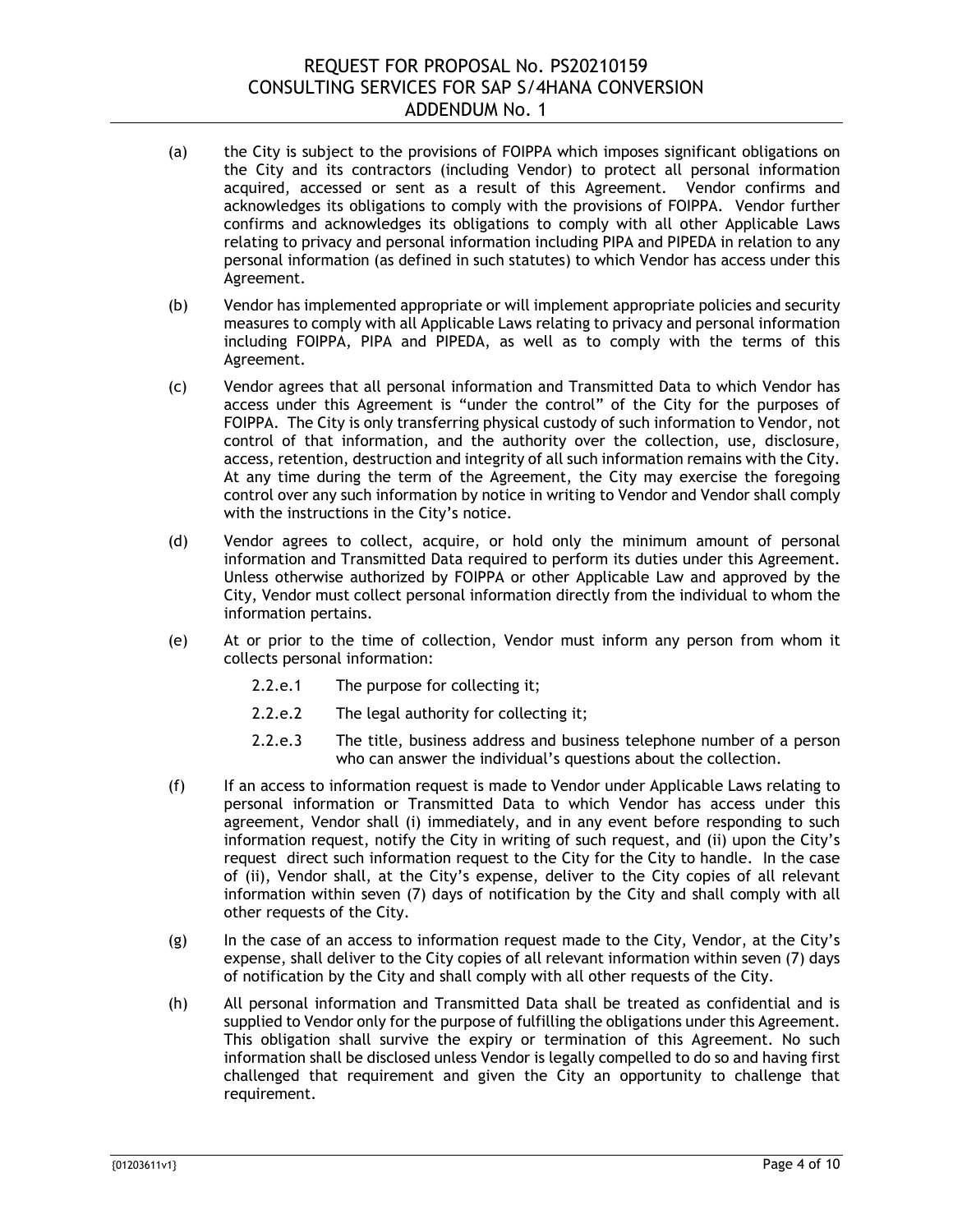# REQUEST FOR PROPOSAL No. PS20210159 CONSULTING SERVICES FOR SAP S/4HANA CONVERSION ADDENDUM No. 1

- (i) In the event any governmental authorities under applicable privacy laws or otherwise make inquiries to the City or Vendor or take any actions in respect of the personal information or Transmitted Data, Vendor will, upon the City's request, cooperate with such governmental authorities. If such governmental authorities make inquiries or requests of Vendor, Vendor will, to the extent legally required or permitted, give prompt written notice to the City and allow the City to participate in any responses submitted by Vendor to such governmental authorities.
- (j) Vendor must provide immediate notification to the City in the event that it receives a foreign demand for disclosure, as defined in s. 30.2 of FOIPPA, or has reason to suspect that unauthorized disclosure of personal information has occurred in response to a foreign demand for disclosure. Notice must include the nature of the foreign demand; who made the foreign demand; when the foreign demand was received; and what information was sought or disclosed in response to the foreign demand.
- (k) Once Vendor possesses or has access to personal information and Transmitted Data, such information will be stored and backed-up on servers and other equipment that are owned or controlled by Vendor and that are physically located in Canada. Physical and electronic access to Vendor's servers are locked and restricted to only Vendor employees and authorized agents. If the location of Vendor's primary or back-up servers change, Vendor will promptly notify the City in writing of the address of the new location. Vendor will not store any such information on any other server or equipment without the prior written approval of the City.
- (l) Except with the prior written approval of or instructions from the City, Vendor shall not modify, add, delete, destroy, share, sell, match, mine, combine, manipulate or otherwise tamper with the personal information or Transmitted Data in any way.
- (m) Vendor shall not withhold any personal information or Transmitted Data to enforce payment by the City or to enforce Vendor's rights in a dispute over this Agreement.
- (n) As between the City and Vendor, the personal information and Transmitted Data are owned by the City, Vendor hereby agrees to hold such information in trust for the City, and Vendor makes no claim to any right of ownership in it.
- 2.3 **Authorized Purposes:** Vendor may only use the personal information and Transmitted Data to which Vendor has access under this Agreement to carry out Vendor's obligations under this Agreement and for no other purpose ("**Authorized Purposes**"). Any use or disclosure of such information by Vendor that is not expressly permitted by this Agreement will require the prior written consent of the City and must comply with all Applicable Laws.

#### 2.4 **Restricted Access**

- (a) Vendor will permit access to personal information and Transmitted Data only to those employees and authorized agents who need such access in order to carry out the Authorized Purposes (the "**Authorized Employees**"). Vendor will at all times maintain a current list of Authorized Employees. Vendor will, upon the City's request, provide the City with the list of Authorized Employees.
- (b) Vendor will at all times have in place a knowledgeable senior person within its organization to be responsible for, or, to have the authority to ensure, compliance with the terms of this document (the "**Compliance Representative**"). The Compliance Representative will ensure that each Authorized Employee is aware of the terms of this Agreement, and to maintain proof, in writing, that the terms have been explained and understood by each Authorized Employee. Upon entering into this Agreement, Vendor will notify the City in writing as to the name of the Vendor Compliance Representative. Vendor will promptly advise the City of any change to the Compliance Representative.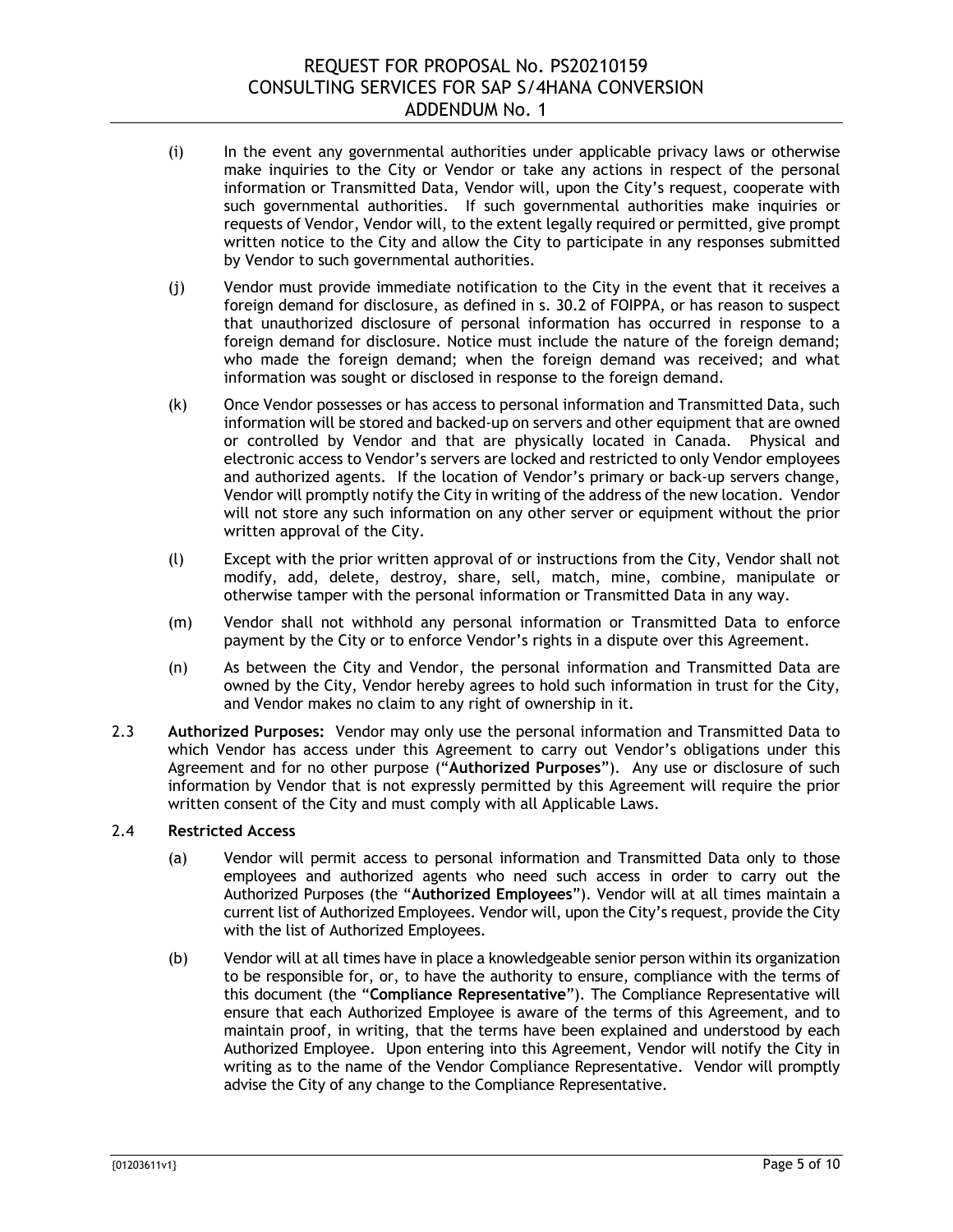- 2.5 **Security:** Vendor will have appropriate physical, organizational and technological security measures (consistent with best practices in the software industry) in place to ensure that all personal information and Transmitted Data is collected, accessed, used, disclosed and destroyed only by Authorized Employees, including without limitation:
	- (a) restricted access to records containing paper copies of personal information and Transmitted Data;
	- (b) restricted access to personal information and Transmitted Data stored on computer systems and electronic storage devices and media, by using unique user IDs and passwords that are linked to identifiable Authorized Employees; and
	- (c) systems containing personal information and Transmitted Data will be capable of providing an audit trail and user access logs, which logs will be retained by Vendor during the term of this Agreement and for at least two (2) years following its expiry, termination, or destruction of the personal information and Transmitted Data.
	- (d) Vendor must ensure that the data centre and servers containing the personal information and Transmitted Data meets the following physical and electronic security requirements:
		- 2.5.d.1 single point of entry;
		- 2.5.d.2 access only to persons on Vendor approved access list;
		- 2.5.d.3 log-in validation;
		- 2.5.d.4 creation of accounts only as verified by Vendor;
		- 2.5.d.5 external or WIFI access to servers via encrypted means; and

2.5.d.6 servers running behind secure firewall.

#### 2.6 **No Storage, Access or Transmission outside Canada; Limited Exception:**

- (a) Subject to the exception set out in subsection 2.6(b) below, Vendor will not (i) store personal information or Transmitted Data outside Canada, (ii) access or make accessible personal information or Transmitted Data from outside Canada, or (iii) otherwise permit any personal information or Transmitted Data to leave Canada.
- (b) Notwithstanding the above, Vendor is permitted under subsection  $33.1(1)(p)$  of FOIPPA to disclose personal information outside of Canada strictly under the following limited circumstances:
	- 2.6.b.1 such disclosure is necessary for Vendor to install, implement, maintain, repair, trouble shoot, or upgrade an electronic system or equipment that includes an electronic system, or for data recovery being undertaken following failure of an electronic system;
	- 2.6.b.2 such disclosure is limited to temporary access and storage by Vendor or its authorized sub-contractor outside of Canada for the minimum time and to the minimum amount of information necessary for the purpose set out in s. 33.1(1)(p)(i) of FOIPPA;
	- 2.6.b.3 once the purpose of disclosure is fulfilled, all applicable personal information accessed or retained by Vendor or its authorized sub-contractor is irrevocably and permanently destroyed and deleted and all temporary access to that personal information is revoked. If requested by the City, Vendor has certified the foregoing in writing (with the City having a right to audit or verify the foregoing, acting reasonably);
	- 2.6.b.4 all processes and requirements requested by the City in respect of such disclosure (including, without limitation, how such disclosure will be made (e.g.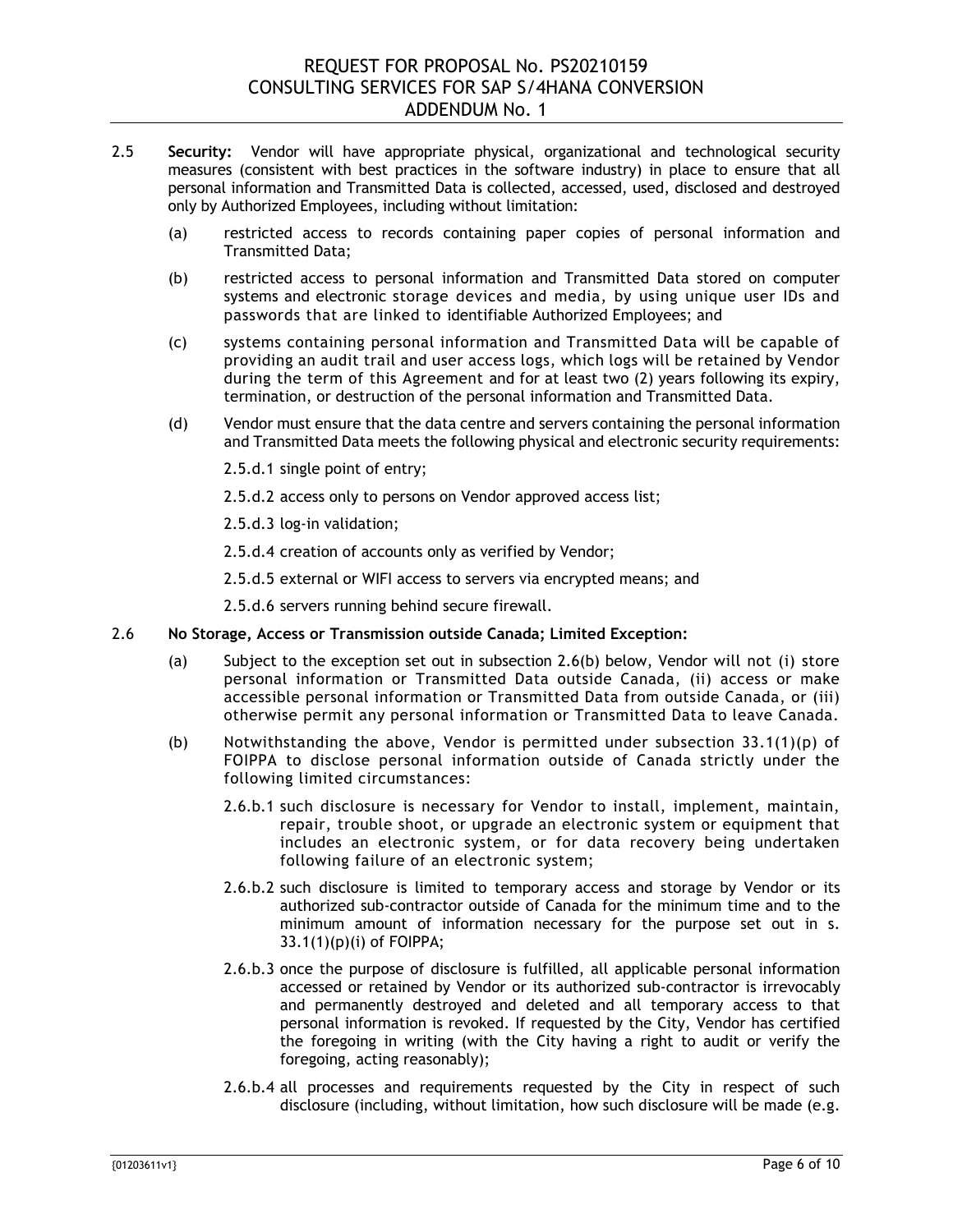through a dedicated VPN) , how such information will be accessed, whether such information may only be viewed outside Canada but not retained, etc.) have been complied with by Vendor;

- 2.6.b.5 Vendor complies with all Applicable Laws outside Canada regarding Vendor's disclosure and handling of such information provided that if there is a conflict between such Applicable Laws outside Canada and Applicable Laws of Canada (including, without limitation, FOIPPA, PIPA and PIPEDA), Vendor shall first comply with Applicable Laws of Canada; and
- 2.6.b.6 upon request by the City, acting reasonably, Vendor cooperates in good faith in facilitating the audit or verification of Vendor's compliance with the foregoing by the City.

#### 2.7 **Information Retention, Transfer to the City and Destruction:**

(a) **Vendor's Retention, Transfer to the City and Destruction:** Vendor is only permitted to retain personal information, Transmitted Data or any records of such information in any form whatsoever (including without limitation hard copy or electronic formats) during the term of this Agreement and for one year after the end of the term. During this period of time, Vendor shall hold all such information in compliance with the security, privacy and confidentiality requirements of this Agreement. Any personal information that is used by or on behalf of the City to make a decision that directly affects the individual must be retained for at least one year after being used so the affected individual has a reasonable opportunity to obtain access to that personal information. At any time during the term of this Agreement and for a period of one year after the end of the term, Vendor shall, at the City's request, transfer a copy of any such information to the City in a format reasonably requested by the City. Upon the expiry of one year after the end of the term, Vendor will transfer a copy of all such information to the City in a format reasonably requested by the City and then permanently and securely destroy all such information and all records thereof in a manner that is appropriate for the media so all such information or any portion of it cannot be subsequently retrieved, accessed or used by Vendor or any other person. After all such information is transferred to the City and subsequently destroyed, Vendor shall deliver a written notice of confirmation to the City (in form and substance satisfactory to the City).

#### 2.8 **Inspection and Compliance**

- (a) During this Agreement and during the period of time that Vendor is permitted by this document to retain personal information and Transmitted Data, the City's authorized representative may, on reasonable notice and during regular business hours, enter Vendor's premises and/or will be given access to Vendor's computer systems to inspect any personal information and Transmitted Data in the possession of Vendor or any of Vendor's information management policies or practices relevant to its compliance with this Agreement.
- (b) the City may request Vendor to provide a written certificate confirming Vendor's compliance with all obligations under this document, and if so requested, Vendor will within ten (10) business days either:

2.8.b.1 provide such certificate; or

2.8.b.2 provide a notice of non-compliance in accordance with section 1.9.

- (c) Vendor will promptly forward to the City any records that the City may request in order to review whether Vendor is complying with this Agreement.
- (d) If requested by the City, acting reasonably, Vendor will appoint an independent, external auditor at the City's expense to review Vendor's information and security practices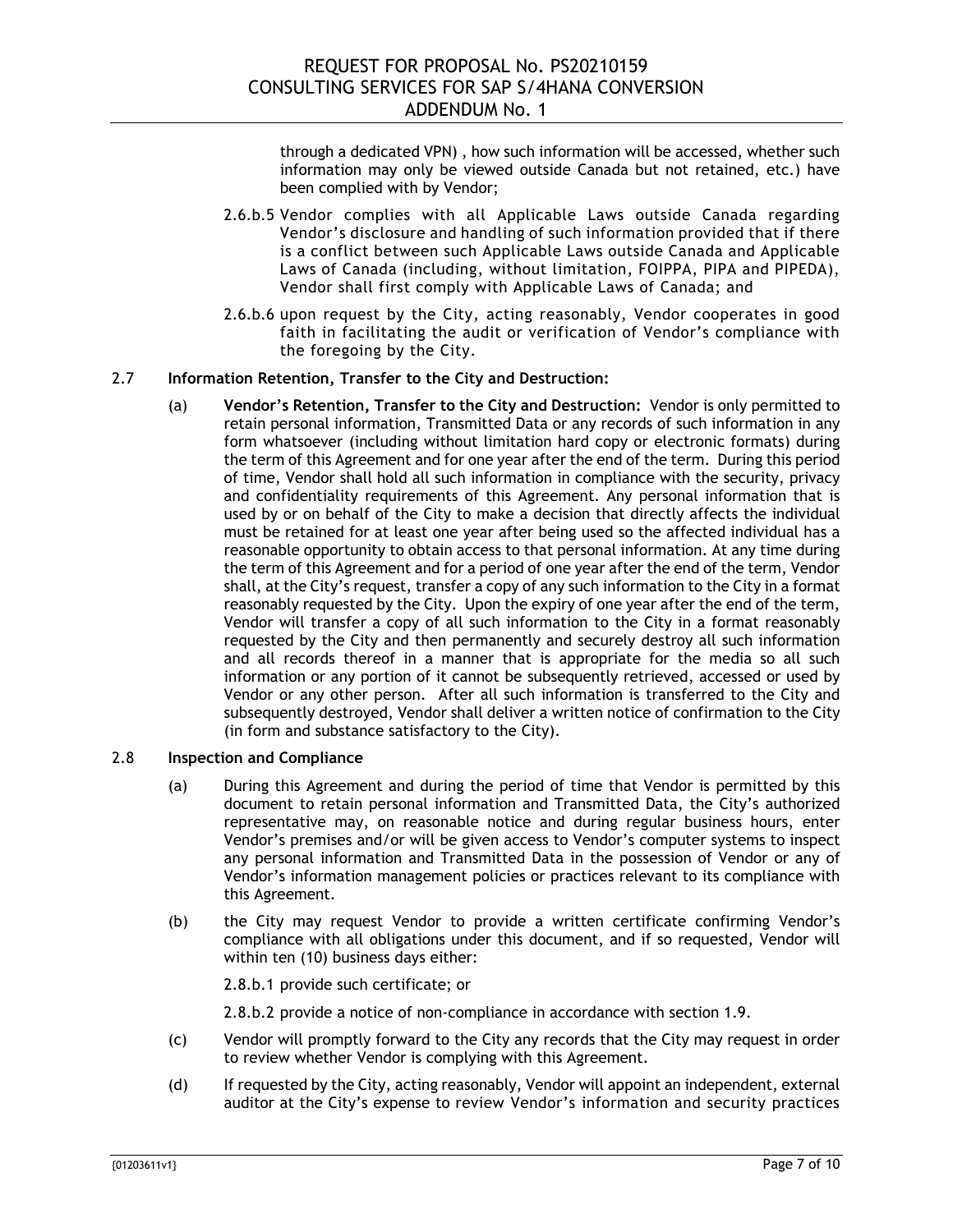under this Agreement. Vendor will provide copies of the results of any such audit to the City within seven (7) days of receiving the auditor's report.

- (e) Vendor will promptly and fully comply with any investigation, review, order or ruling of the Office of the Information and Privacy Commissioner (British Columbia) in connection with the personal information and Transmitted Data.
- 2.9 **Written Notice of Non-Compliance.** Vendor will immediately notify the City in writing of any non-compliance or anticipated non-compliance with this document and will further inform the City of all steps Vendor proposes to take to address and prevent recurrence of such noncompliance or anticipated non-compliance.
- 2.10 **Survival:** The obligations in this document shall survive the expiration or earlier termination of this Agreement.

### **3.0 ADDITIONAL TERMS GOVERNING STORAGE AND ACCESS OF INFORMATION**

- 3.1 Vendor shall, in respect of storage of, and access to, personal information and Transmitted Data**:**
	- (a) take a physical inventory, at least annually, of all records containing such information, to identify any losses;
	- (b) ensure that records are not removed from storage premises without appropriate written authorization from the City;
	- (c) use physically secure areas for the storage of records and restrict access to Authorized Employee;
	- (d) ensure that access to documentation about computer systems that contain such information is restricted to Authorized Employees;
	- (e) ensure that users of a system or network that processes such information are uniquely identified and that, before a user is given access to the system or such information, their identification is authenticated each time;
	- (f) implement procedures for identification and authentication, which include:
		- (i) controls for the issue, change, cancellation and audit-processing of user identifiers and authentication mechanisms;
		- (ii) ensuring that authentication codes or passwords:
		- (1) are generated, controlled and distributed so as to maintain the confidentiality and availability of the authentication code;
		- (2) are known only to the authorized user of the account;
		- (3) are pseudo-random in nature or vetted through a verification technique designed to counter triviality and repetition;
		- (4) are no fewer than 6 characters in length;
		- (5) are one-way encrypted;
		- (6) are excluded from unprotected automatic log-on processes; and
		- (7) are changed at irregular and frequent intervals at least semi-annually;
	- (g) maintain and implement formal procedures for terminated employees who have access to such information, with prompts to ensure revocation or retrieval of identity badges, keys, passwords and access rights;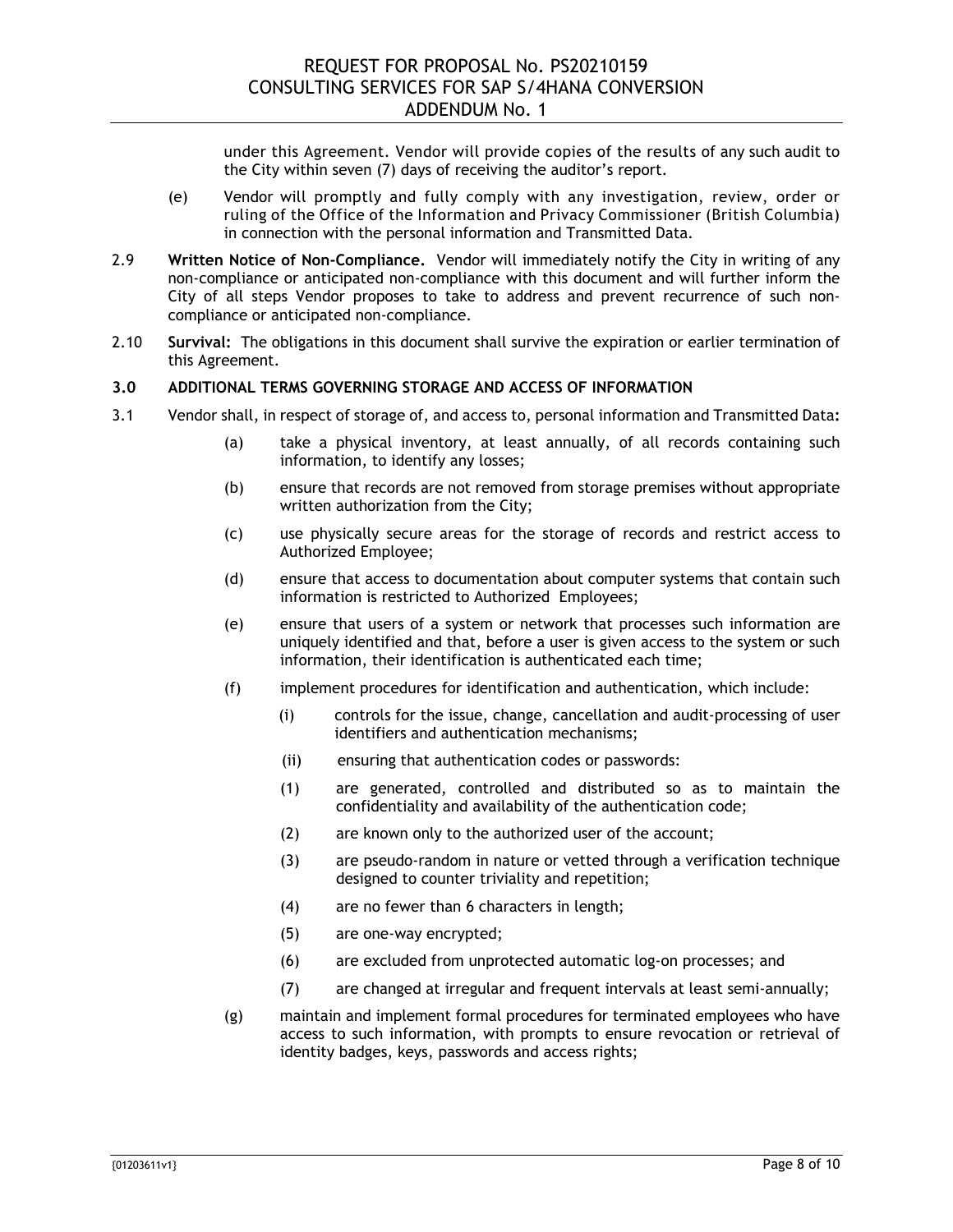- (h) take reasonable security measures in respect of such information displayed on computer screens or in hardcopy form to prevent viewing or other access by unauthorized persons;
- (i) implement automated or manual controls to prevent unauthorized copying, transmission or printing of such information; and
- (j) implement control procedures to ensure the integrity of such information being stored, notably its accuracy and completeness.
- 3.2 Vendor must store personal information and Transmitted Data on agreed-upon media in accordance with prescribed techniques that store such information in a form that only Authorized Employees may access. These techniques may include translating such information into code (encryption) or shrinking or tightly packaging such information into unreadable form (compression).
- 3.3 Vendor shall store backup copies of personal information and Transmitted Data off-site under conditions which are the same as or better than originals.
- 3.4 Vendor shall securely segregate personal information and Transmitted Data from information owned by others (including Vendor), including by installing access barriers to prevent information elements from being associated (including compared or linked, based on similar characteristics) with other information, including:
	- (a) separate storage facilities for such information;
	- (b) authorization before a person is granted access to computers containing such information; and
	- (c) entry passwords and the employment of public key encryption/smart card technology where practicable.
- 3.5 Vendor shall ensure the integrity of personal information and Transmitted Data stored, processed or transmitted through its system or network.
- 3.6 Vendor shall co-operate with, and assist in, any City investigation of a complaint or concern that personal information or Transmitted Data has been collected, used, handled, disclosed, stored, retained or destroyed contrary to the terms of this Agreement, FOIPPA, PIPA, PIPEDA or any other Applicable Laws.
- 3.7 As per section 2.8, the City shall be able to access Vendor's premises and other places where Vendor's servers and other equipment are located to recover any or all the City records, personal information and Transmitted Data and for auditing purposes to ensure compliance with the terms of this Agreement.